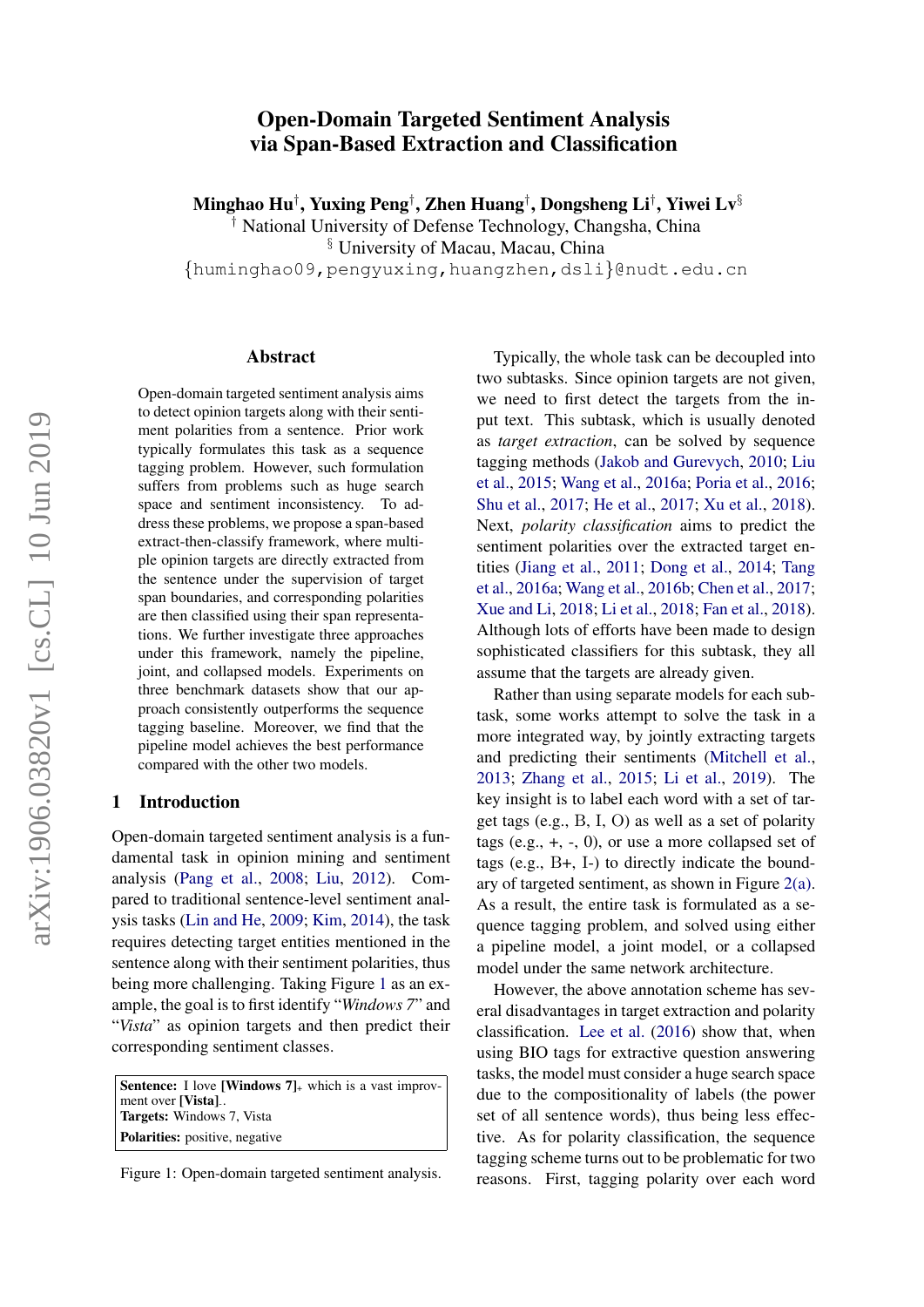<span id="page-1-0"></span>

| Sentence:             |                   | I love Windows 7  over Vista. |     |                                   |              |  |
|-----------------------|-------------------|-------------------------------|-----|-----------------------------------|--------------|--|
| Pipeline/             | $\sigma$ $\sigma$ | $\mathbf{B}$                  |     | <b>Contract Contract Contract</b> | $\mathbf{O}$ |  |
| Joint:                | $\Omega$          |                               |     |                                   | $^{\circ}$   |  |
| Collapsed: $O$ $O$ B+ |                   |                               | $+$ |                                   |              |  |

|                     | <b>Sentence:</b> I love Windows 7  over Vista.                        |
|---------------------|-----------------------------------------------------------------------|
| Pipeline/<br>Joint: | Target start: 3, 11 Target end: 4, 11<br>Polarity: $+$ , $-$          |
|                     | <b>Collapsed:</b> Target start: $3+$ , $11-$ Target end: $4+$ , $11-$ |
|                     | (b) Span-based labeling. The number denotes the start/end             |

<span id="page-1-1"></span>position of the given target in the sentence.

(a) Sequence tagging. The B/I/O labels indicate target span boundaries, while  $+/-/0$  refer to sentiment polarities.

Figure 2: Comparison of different annotation schemes for the pipeline, joint, and collapsed models.

ignores the semantics of the entire opinion target. Second, since predicted polarities over target words may be different, the sentiment consistency of multi-word entity can not be guaranteed, as mentioned by [Li et al.](#page-8-13) [\(2019\)](#page-8-13). For example, there is a chance that the words "*Windows*" and "*7*" in Figure [2\(a\)](#page-1-0) are predicted to have different polarities due to word-level tagging decisions.

To address the problems, we propose a spanbased labeling scheme for open-domain targeted sentiment analysis, as shown in Figure [2\(b\).](#page-1-1) The key insight is to annotate each opinion target with its span boundary followed by its sentiment polarity. Under such annotation, we introduce an extract-then-classify framework that first extracts multiple opinion targets using an heuristic multispan decoding algorithm, and then classifies their polarities with corresponding summarized span representations. The advantage of this approach is that the extractive search space can be reduced linearly with the sentence length, which is far less than the tagging method. Moreover, since the polarity is decided using the targeted span representation, the model is able to take all target words into account before making predictions, thus naturally avoiding sentiment inconsistency.

We take BERT [\(Devlin et al.,](#page-8-15) [2018\)](#page-8-15) as the default backbone network, and explore two research questions. First, we make an elaborate comparison between tagging-based models and span-based models. Second, following previous works [\(Mitchell et al.,](#page-8-12) [2013;](#page-8-12) [Zhang et al.,](#page-9-7) [2015\)](#page-9-7), we compare the pipeline, joint, and collapsed models under the span-based labeling scheme. Extensive experiments on three benchmark datasets show that our models consistently outperform sequence tagging baselines. In addition, the pipeline model firmly improves over both the joint and collapsed models. Source code is released to facilitate future research in this field<sup>[1](#page-1-2)</sup>.

# 2 Related Work

Apart from sentence-level sentiment analysis [\(Lin](#page-8-2) [and He,](#page-8-2) [2009;](#page-8-2) [Kim,](#page-8-3) [2014\)](#page-8-3), targeted sentiment analysis, which requires the detection of sentiments towards mentioned entities in the open domain, is also an important research topic.

As discussed in §[1,](#page-0-1) this task is usually divided into two subtasks. The first is target extraction for identifying entities from the input sentence. Traditionally, Conditional Random Fields (CRF) [\(Lafferty et al.,](#page-8-16) [2001\)](#page-8-16) have been widely explored [\(Jakob and Gurevych,](#page-8-4) [2010;](#page-8-4) [Wang et al.,](#page-9-0) [2016a;](#page-9-0) [Shu et al.,](#page-9-2) [2017\)](#page-9-2). Recently, many works concentrate on leveraging deep neural networks to tackle this task, e.g., using CNNs [\(Poria et al.,](#page-9-1) [2016;](#page-9-1) [Xu et al.,](#page-9-3) [2018\)](#page-9-3), RNNs [\(Liu et al.,](#page-8-5) [2015;](#page-8-5) [He et al.,](#page-8-6) [2017\)](#page-8-6), and so on. The second is polarity classification, assuming that the target entities are given. Recent works mainly focus on capturing the interaction between the target and the sentence, by utilizing various neural architectures such as LSTMs [\(Hochreiter and Schmidhu](#page-8-17)[ber,](#page-8-17) [1997;](#page-8-17) [Tang et al.,](#page-9-4) [2016a\)](#page-9-4) with attention mechanism [\(Wang et al.,](#page-9-5) [2016b;](#page-9-5) [Li et al.,](#page-8-10) [2018;](#page-8-10) [Fan](#page-8-11) [et al.,](#page-8-11) [2018\)](#page-8-11), CNNs [\(Xue and Li,](#page-9-6) [2018;](#page-9-6) [Huang and](#page-8-18) [Carley,](#page-8-18) [2018\)](#page-8-18), and Memory Networks [\(Tang et al.,](#page-9-8) [2016b;](#page-9-8) [Chen et al.,](#page-8-9) [2017;](#page-8-9) [Li and Lam,](#page-8-19) [2017\)](#page-8-19).

Rather than solving these two subtasks with separate models, a more practical approach is to directly predict the sentiment towards an entity along with discovering the entity itself. Specifically, [Mitchell et al.](#page-8-12) [\(2013\)](#page-8-12) formulate the whole task as a sequence tagging problem and propose to use CRF with hand-crafted linguistic features. [Zhang et al.](#page-9-7) [\(2015\)](#page-9-7) further leverage these linguistic features to enhance a neural CRF model. Recently, [Li et al.](#page-8-13) [\(2019\)](#page-8-13) have proposed a unified model that contains two stacked LSTMs along with carefully-designed components for maintaining sentiment consistency and improving target

<span id="page-1-2"></span><sup>1</sup> https://github.com/huminghao16/SpanABSA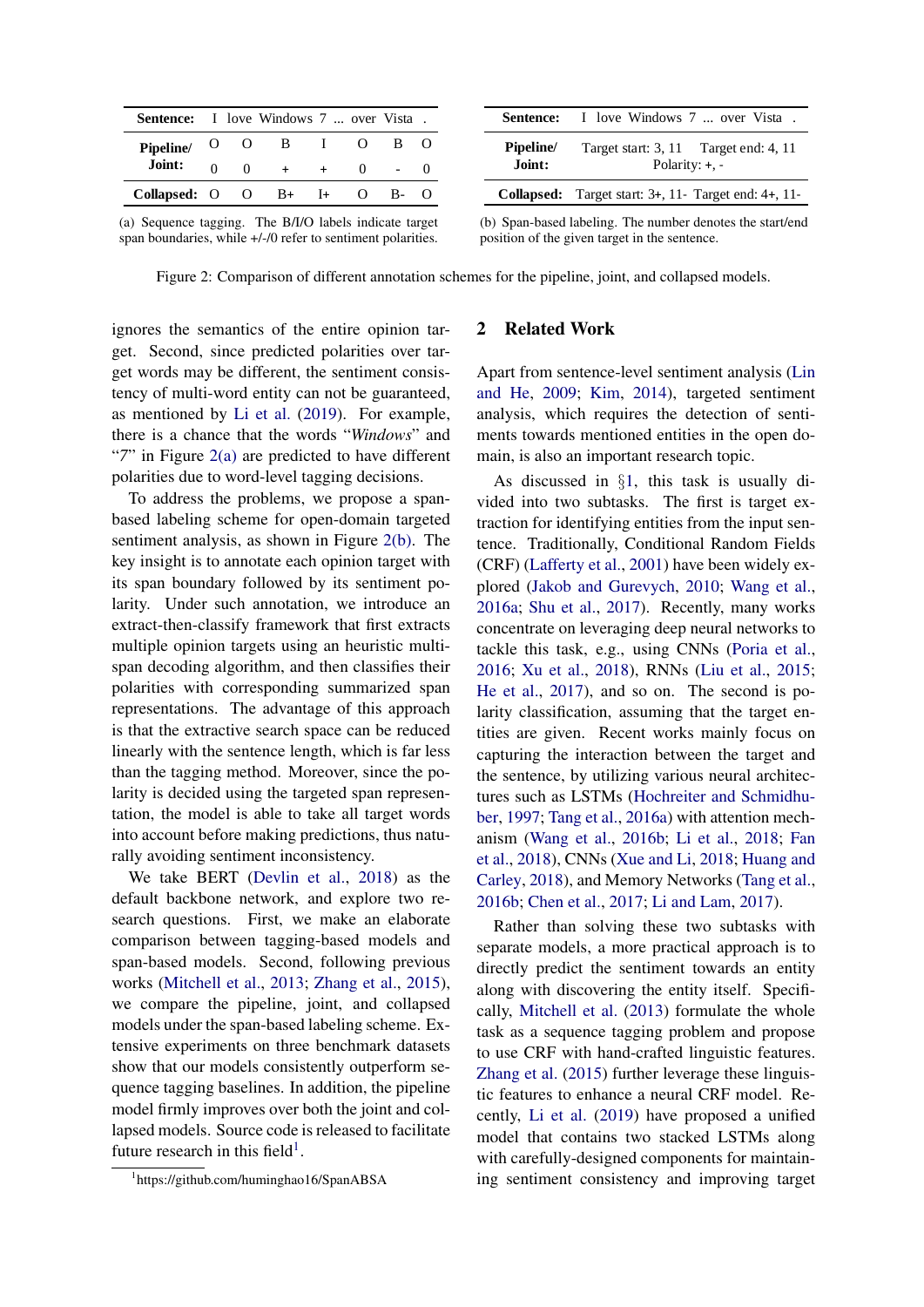<span id="page-2-2"></span><span id="page-2-0"></span>

Figure 3: An overview of the proposed framework. Word embeddings are fed to the BERT encoder [\(Devlin et al.,](#page-8-15) [2018\)](#page-8-15) that contains L pre-trained Transformer blocks [\(Vaswani et al.,](#page-9-9) [2017\)](#page-9-9). The last block's hidden states are used to (a) propose one or multiple candidate targets based on the probabilities of the start and end positions, (b) predict the sentiment polarity using the span representation of the given target.

word detection. Our work differs from these approaches in that we formulate this task as a spanlevel extract-then-classify process instead.

The proposed span-based labeling scheme is inspired by recent advances in machine comprehension and question answering [\(Seo et al.,](#page-9-10) [2017;](#page-9-10) [Hu](#page-8-20) [et al.,](#page-8-20) [2018\)](#page-8-20), where the task is to extract a continuous span of text from the document as the answer to the question [\(Rajpurkar et al.,](#page-9-11) [2016\)](#page-9-11). To solve this task, [Lee et al.](#page-8-14) [\(2016\)](#page-8-14) investigate several predicting strategies, such as BIO prediction, boundary prediction, and the results show that predicting the two endpoints of the answer is more beneficial than the tagging method. [Wang and](#page-9-12) [Jiang](#page-9-12) [\(2017\)](#page-9-12) explore two answer prediction methods, namely the sequence method and the boundary method, finding that the later performs better. Our approach is related to this line of work. However, unlike these works that extract one span as the final answer, our approach is designed to dynamically output one or multiple opinion targets.

#### 3 Extract-then-Classify Framework

Instead of formulating the open-domain targeted sentiment analysis task as a sequence tagging problem, we propose to use a span-based labeling scheme as follows: given an input sentence  $\mathbf{x} = (x_1, ..., x_n)$  with length n, and a target list  $\mathbf{T} = {\mathbf{t}_1, ..., \mathbf{t}_m}$ , where the number of targets is  $m$  and each target  $t_i$  is annotated with its start position, its end position, and its sentiment polarity. The goal is to find all targets from the sentence as well as predict their polarities.

The overall illustration of the proposed framework is shown in Figure [3.](#page-2-0) The basis of our frame-

<span id="page-2-3"></span>work is the BERT encoder [\(Devlin et al.,](#page-8-15) [2018\)](#page-8-15): we map word embeddings into contextualized token representations using pre-trained Transformer blocks [\(Vaswani et al.,](#page-9-9) [2017\)](#page-9-9) (§[3.1\)](#page-2-1). A multitarget extractor is first used to propose multiple candidate targets from the sentence  $(\S3.2)$  $(\S3.2)$ . Then, a polarity classifier is designed to predict the sentiment towards each extracted candidate using its summarized span representation  $(\S3.3)$  $(\S3.3)$ . We further investigate three different approaches under this framework, namely the pipeline, joint, and collapsed models in §[3.4.](#page-4-0)

## <span id="page-2-1"></span>3.1 BERT as Backbone Network

We use Bidirectional Encoder Representations from Transformers (BERT) [\(Devlin et al.,](#page-8-15) [2018\)](#page-8-15), a pre-trained bidirectional Transformer encoder that achieves state-of-the-art performances across a variety of NLP tasks, as our backbone network.

We first tokenize the sentence x using a 30,522 wordpiece vocabulary, and then generate the input sequence  $\tilde{x}$  by concatenating a [CLS] token, the tokenized sentence, and a [SEP] token. Then for each token  $\tilde{x}_i$  in  $\tilde{x}_i$ , we convert it into vector space by summing the token, segment, and position embeddings, thus yielding the input embeddings  $h^0 \in \mathbb{R}^{(n+2) \times h}$ , where h is the hidden size.

Next, we use a series of L stacked Transformer blocks to project the input embeddings into a sequence of contextual vectors  $h^i \in \mathbb{R}^{(n+2)\times h}$  as:

 $\mathbf{h}^i = \text{TransformerBlock}(\mathbf{h}^{i-1}), \forall i \in [1, L]$ 

Here, we omit an exhaustive description of the block architecture and refer readers to [Vaswani](#page-9-9) [et al.](#page-9-9) [\(2017\)](#page-9-9) for more details.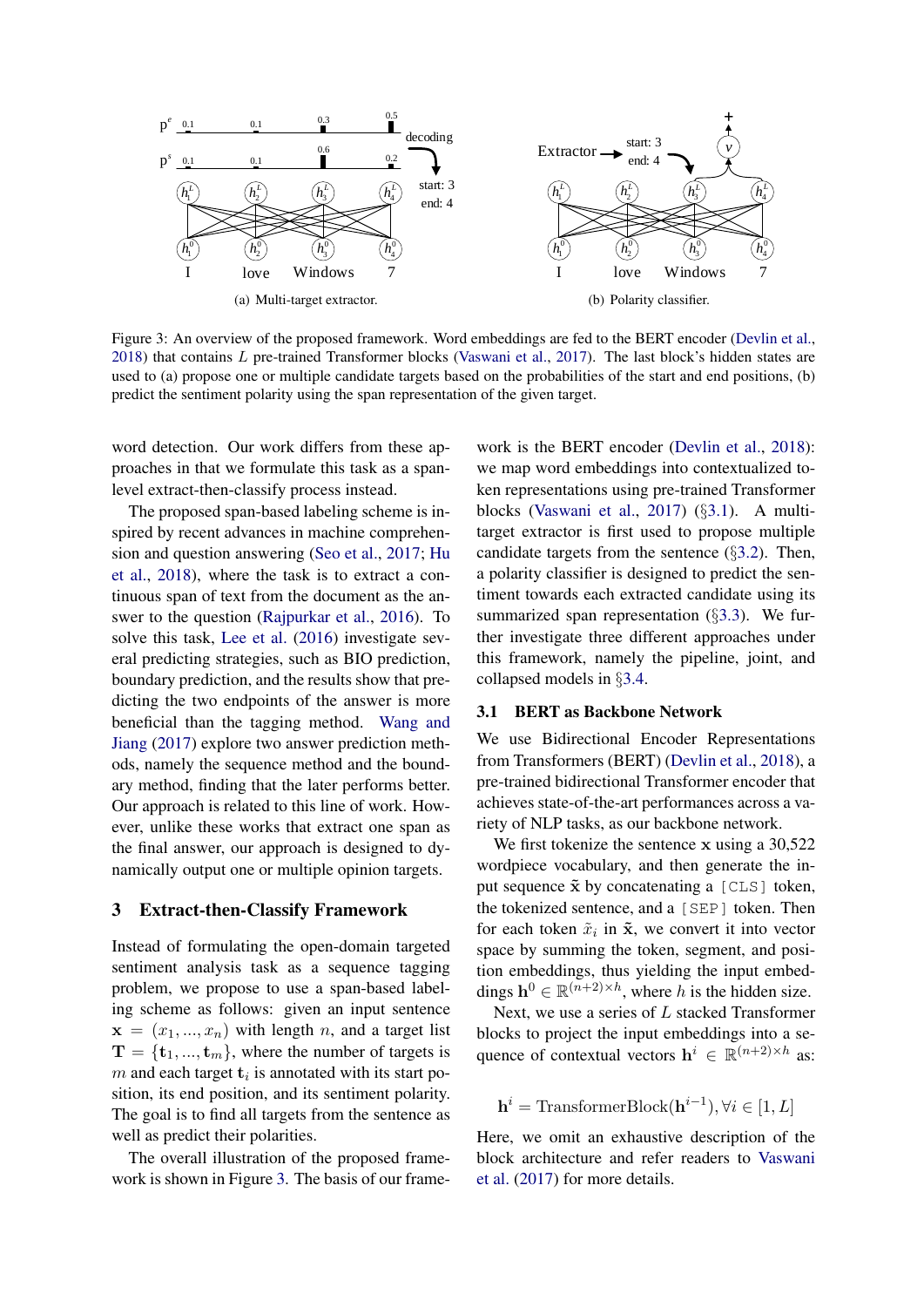#### <span id="page-3-0"></span>3.2 Multi-Target Extractor

Multi-target extractor aims to propose multiple candidate opinion targets (Figure [3\(a\)\)](#page-2-2). Rather than finding targets via sequence tagging methods, we detect candidate targets by predicting the start and end positions of the target in the sentence, as suggested in extractive question answering [\(Wang](#page-9-12) [and Jiang,](#page-9-12) [2017;](#page-9-12) [Seo et al.,](#page-9-10) [2017;](#page-9-10) [Hu et al.,](#page-8-20) [2018\)](#page-8-20). We obtain the unnormalized score as well as the probability distribution of the start position as:

$$
\mathbf{g}^s = \mathbf{w}_s \mathbf{h}^L \ , \ \mathbf{p}^s = \text{softmax}(\mathbf{g}^s)
$$

where  $w_s \in \mathbb{R}^h$  is a trainable weight vector. Similarly, we can get the probability of the end position along with its confidence score by:

$$
\mathbf{g}^e = \mathbf{w}_e \mathbf{h}^L \ , \ \mathbf{p}^e = \text{softmax}(\mathbf{g}^e)
$$

During training, since each sentence may contain multiple targets, we label the span boundaries for all target entities in the list  $T$ . As a result, we can obtain a vector  $y^s \in \mathbb{R}^{(n+2)}$ , where each element  $y_i^s$  indicates whether the *i*-th token starts a target, and also get another vector  $y^e \in \mathbb{R}^{(n+2)}$ for labeling the end positions. Then, we define the training objective as the sum of the negative log probabilities of the true start and end positions on two predicted probabilities as:

$$
\mathcal{L} = -\sum_{i=1}^{n+2} \mathbf{y}_i^s \log(\mathbf{p}_i^s) - \sum_{j=1}^{n+2} \mathbf{y}_j^e \log(\mathbf{p}_j^e)
$$

At inference time, previous works choose the span  $(k, l)$   $(k \leq l)$  with the maximum value of  $\mathbf{g}_k^s + \mathbf{g}_l^e$  as the final prediction. However, such decoding method is not suitable for the multi-target extraction task. Moreover, simply taking top-K spans according to the addition of two scores is also not optimal, as multiple candidates may refer to the same text. Figure [4](#page-3-2) gives a qualitative example to illustrate this phenomenon.

<span id="page-3-2"></span>

| Sentence: Great food but the service was dreadful!               |
|------------------------------------------------------------------|
| <b>Targets:</b> food, service                                    |
| <b>Predictions:</b> food but the service, food, Great food, ser- |
| vice, service was dreadful,                                      |

Figure 4: An example shows that there are many redundant spans in top-K predictions.

To adapt to multi-target scenarios, we propose an heuristic multi-span decoding algorithm as shown in Algorithm [1.](#page-3-3) For each example, top-M indices are first chosen from the two predicted

scores  $g^s$  and  $g^e$  (line 2), and the candidate span  $(\mathbf{s}_i, \mathbf{e}_j)$  (denoted as  $\mathbf{r}_l$ ) along with its heuristicregularized score  $\mathbf{u}_l$  are then added to the lists  $\mathbf R$ and U respectively, under the constraints that the end position is no less than the start position as well as the addition of two scores exceeds a threshold  $\gamma$  (line 3-8). Note that we heuristically calculate  $u_l$  as the sum of two scores minus the span length (line 6), which turns out to be critical to the performance as targets are usually short entities. Next, we prune redundant spans in R using the non-maximum suppression algorithm [\(Rosen](#page-9-13)[feld and Thurston,](#page-9-13) [1971\)](#page-9-13). Specifically, we remove the span  $r_l$  that possesses the maximum score  $u_l$ from the set  $R$  and add it to the set  $O$  (line 10-11). We also delete any span  $r_k$  that is overlapped with  $r_l$ , which is measured with the word-level F1 function (line 12-14). This process is repeated for remaining spans in  $\bf R$ , until  $\bf R$  is empty or top- $K$ target spans have been proposed (line 9).

<span id="page-3-3"></span>

| <b>Algorithm 1</b> Heuristic multi-span decoding                                                                     |
|----------------------------------------------------------------------------------------------------------------------|
| Input: $g^s$ , $g^e$ , $\gamma$ , K                                                                                  |
| $\mathbf{g}^s$ denotes the score of start positions                                                                  |
| $\mathbf{g}^e$ denotes the score of end positions                                                                    |
| $\gamma$ is a minimum score threshold                                                                                |
| $K$ is the maximum number of proposed targets                                                                        |
| 1: Initialize <b>R</b> , <b>U</b> , <b>O</b> = {}, {}, {}                                                            |
| 2: Get top- $M$ indices <b>S</b> , <b>E</b> from $\mathbf{g}^s$ , $\mathbf{g}^e$                                     |
| 3: for $s_i$ in S do                                                                                                 |
| for $e_i$ in E do<br>4:                                                                                              |
| if $s_i \leq e_j$ and $g_{s_i}^s + g_{e_j}^e \geq \gamma$ then<br>5:                                                 |
| $\mathbf{u}_l = \mathbf{g}_{\mathbf{s}_i}^s + \mathbf{g}_{\mathbf{e}_i}^e - (\mathbf{e}_j - \mathbf{s}_i + 1)$<br>6: |
| $\mathbf{r}_l = (\mathbf{s}_i, \mathbf{e}_i)$<br>7:                                                                  |
| $\mathbf{R} = \mathbf{R} \cup \{\mathbf{r}_l\}, \mathbf{U} = \mathbf{U} \cup \{\mathbf{u}_l\}$<br>8:                 |
| while $\mathbf{R} \neq \{\}$ and size( $\mathbf{O}$ ) < K do<br>9:                                                   |
| $l = \arg \max \mathbf{U}$<br>10:                                                                                    |
| $O = O \cup \{r_l\}; R = R - \{r_l\}; U = U - \{u_l\}$<br>11:                                                        |
| 12:<br>for $r_k$ in R do                                                                                             |
| <b>if</b> $f1(r_l, r_k) \neq 0$ then<br>13:                                                                          |
| $\mathbf{R} = \mathbf{R} - {\mathbf{r}_k}; \mathbf{U} = \mathbf{U} - {\mathbf{u}_k}$<br>14:                          |
| $15:$ return O                                                                                                       |

# <span id="page-3-1"></span>3.3 Polarity Classifier

Typically, polarity classification is solved using either sequence tagging methods or sophisticated neural networks that separately encode the target and the sentence. Instead, we propose to summarize the target representation from contextual sentence vectors according to its span boundary, and use feed-forward neural networks to predict the sentiment polarity, as shown in Figure [3\(b\).](#page-2-3)

Specifically, given a target span r, we calculate a summarized vector v using the attention mechanism [\(Bahdanau et al.,](#page-8-21) [2014\)](#page-8-21) over tokens in its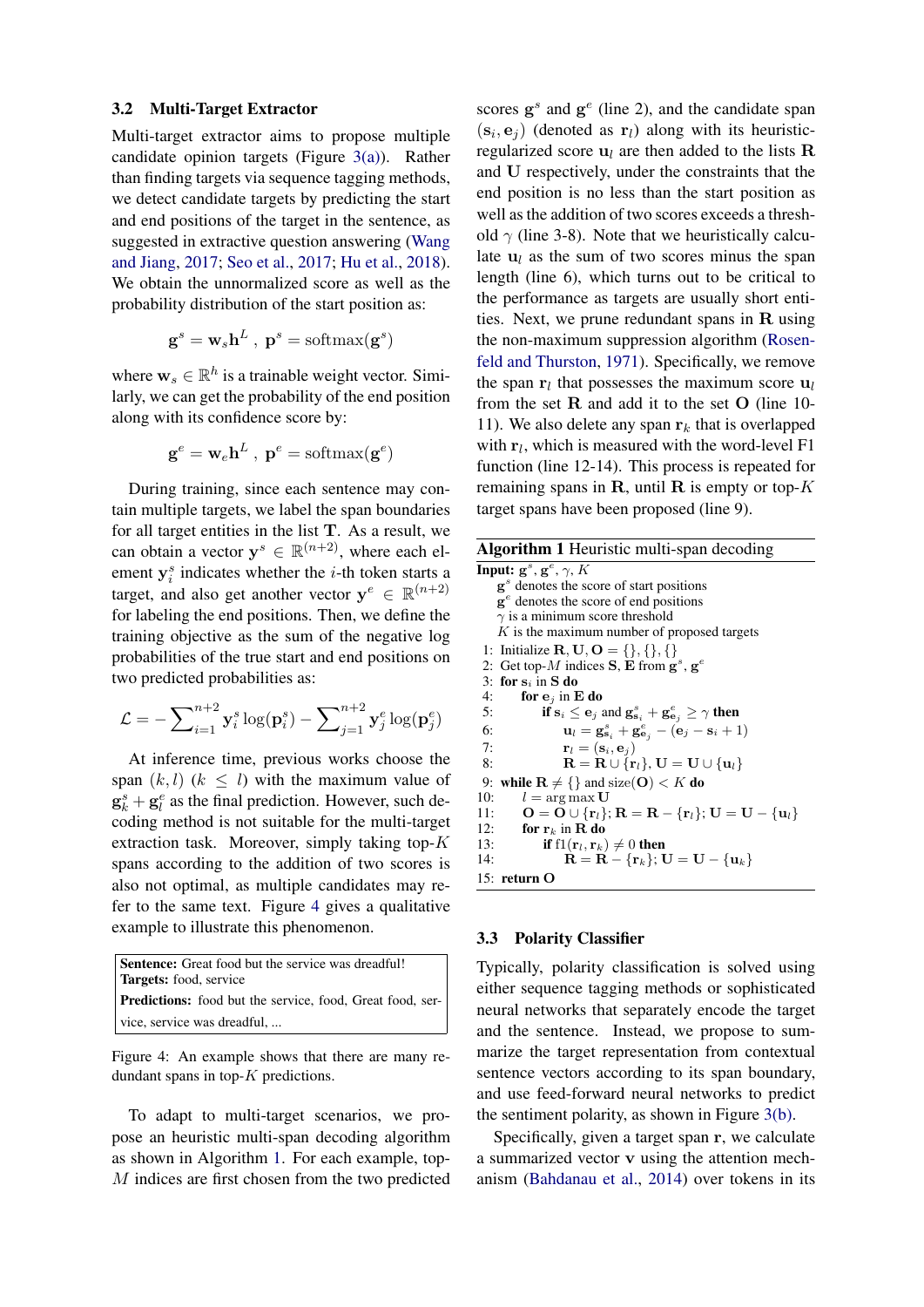corrsponding bound  $(s_i, e_j)$ , similar to [Lee et al.](#page-8-22) [\(2017\)](#page-8-22) and [He et al.](#page-8-23) [\(2018\)](#page-8-23):

$$
\alpha = \text{softmax}(\mathbf{w}_{\alpha} \mathbf{h}_{\mathbf{s}_i : \mathbf{e}_j}^L)
$$

$$
\mathbf{v} = \sum_{t=s_i}^{e_j} \alpha_{t-s_i+1} \mathbf{h}_t^L
$$

where  $\mathbf{w}_{\alpha} \in \mathbb{R}^{h}$  is a trainable weight vector.

The polarity score is obtained by applying two linear transformations with a Tanh activation in between, and is normalized with the softmax function to output the polarity probability as:

$$
\mathbf{g}^p = \mathbf{W}_p \text{tanh}(\mathbf{W}_v \mathbf{v}), \ \mathbf{p}^p = \text{softmax}(\mathbf{g}^p)
$$

where  $\mathbf{W}_v \in \mathbb{R}^{h \times h}$  and  $\mathbf{W}_p \in \mathbb{R}^{k \times h}$  are two trainable parameter matrices.

We minimize the negative log probabilities of the true polarity on the predicted probability as:

$$
\mathcal{J} = -\sum\nolimits_{i=1}^k \mathbf{y}_i^p \log(\mathbf{p}_i^p)
$$

where  $y^p$  is an one-hot label indicating the true polarity, and  $k$  is the number of sentiment classes.

During inference, the polarity probability is calculated for each candidate target span in the set O, and the sentiment class that possesses the maximum value in  $p^p$  is chosen.

# <span id="page-4-0"></span>3.4 Model Variants

Following [Mitchell et al.](#page-8-12) [\(2013\)](#page-8-12); [Zhang et al.](#page-9-7) [\(2015\)](#page-9-7), we investigate three kinds of models under the extract-then-classify framework:

Pipeline model We first build a multi-target extractor where a BERT encoder is exclusively used. Then, a second backbone network is used to provide contextual sentence vectors for the polarity classifier. Two models are separately trained and combined as a pipeline during inference.

**Joint model** In this model, each sentence is fed into a shared BERT backbone network that finally branches into two sibling output layers: one for proposing multiple candidate targets and another for predicting the sentiment polarity over each extracted target. A joint training loss  $\mathcal{L} + \mathcal{J}$  is used to optimize the whole model. The inference procedure is the same as the pipeline model.

Collapsed model We combine target span boundaries and sentiment polarities into one label space. For example, the sentence in Figure [2\(b\)](#page-1-1) has a positive span  $(3+, 4+)$  and a negative span

<span id="page-4-1"></span>

| Dataset         |       | #Sent #Targets | $#+$  | #-    | #0    |
|-----------------|-------|----------------|-------|-------|-------|
| LAPTOP          | 1,869 | 2.936          | 1.326 | 990   | 620   |
| <b>REST</b>     | 3,900 | 6.603          | 4.134 | 1.538 | 931   |
| TWITTER   2,350 |       | 3.243          | 703   | 274   | 2.266 |

Table 1: Dataset statistics. '#Sent' and '#Targets' denote the number of sentences and targets, respectively. '+', '-', and '0' refer to the positive, negative, and neutral sentiment classes.

(11-, 11-). We then modify the multi-target extractor by producing three sets of probabilities of the start and end positions, where each set corresponds to one sentiment class (e.g.,  $p^{s+}$  and  $p^{e+}$ for positive targets). Then, we define three objectives to optimize towards each polarity. During inference, the heuristic multi-span decoding algorithm is performed on each set of scores (e.g.,  $g^{s+}$ and  $g^{e+}$ ), and the output sets  $O^+, O^-,$  and  $O^0$  are aggregated as the final prediction.

# 4 Experiments

# 4.1 Setup

Datasets We conduct experiments on three benchmark sentiment analysis datasets, as shown in Table [1.](#page-4-1) LAPTOP contains product reviews from the laptop domain in SemEval 2014 ABSA challenges [\(Pontiki et al.,](#page-9-14) [2014\)](#page-9-14). REST is the union set of the restaurant domain from SemEval 2014, 2015 and 2016 [\(Pontiki et al.,](#page-8-24) [2015,](#page-8-24) [2016\)](#page-8-25). TWITTER is built by [Mitchell et al.](#page-8-12) [\(2013\)](#page-8-12), consisting of twitter posts. Following [Zhang et al.](#page-9-7) [\(2015\)](#page-9-7); [Li et al.](#page-8-13) [\(2019\)](#page-8-13), we report the ten-fold cross validation results for TWITTER, as there is no train-test split. For each dataset, the gold target span boundaries are available, and the targets are labeled with three sentiment polarities, namely *positive* (+), *negative* (-), and *neutral* (0).

**Metrices** We adopt the precision  $(P)$ , recall  $(R)$ , and F1 score as evaluation metrics. A predicted target is correct only if it exactly matches the gold target entity and the corresponding polarity. To separately analyze the performance of two subtasks, precision, recall, and F1 are also used for the target extraction subtask, while the accuracy (ACC) metric is applied to polarity classification.

Model settings We use the publicly available  $BERT_{LARGE}^2$  $BERT_{LARGE}^2$  model as our backbone network,

<span id="page-4-2"></span><sup>2</sup> https://github.com/google-research/bert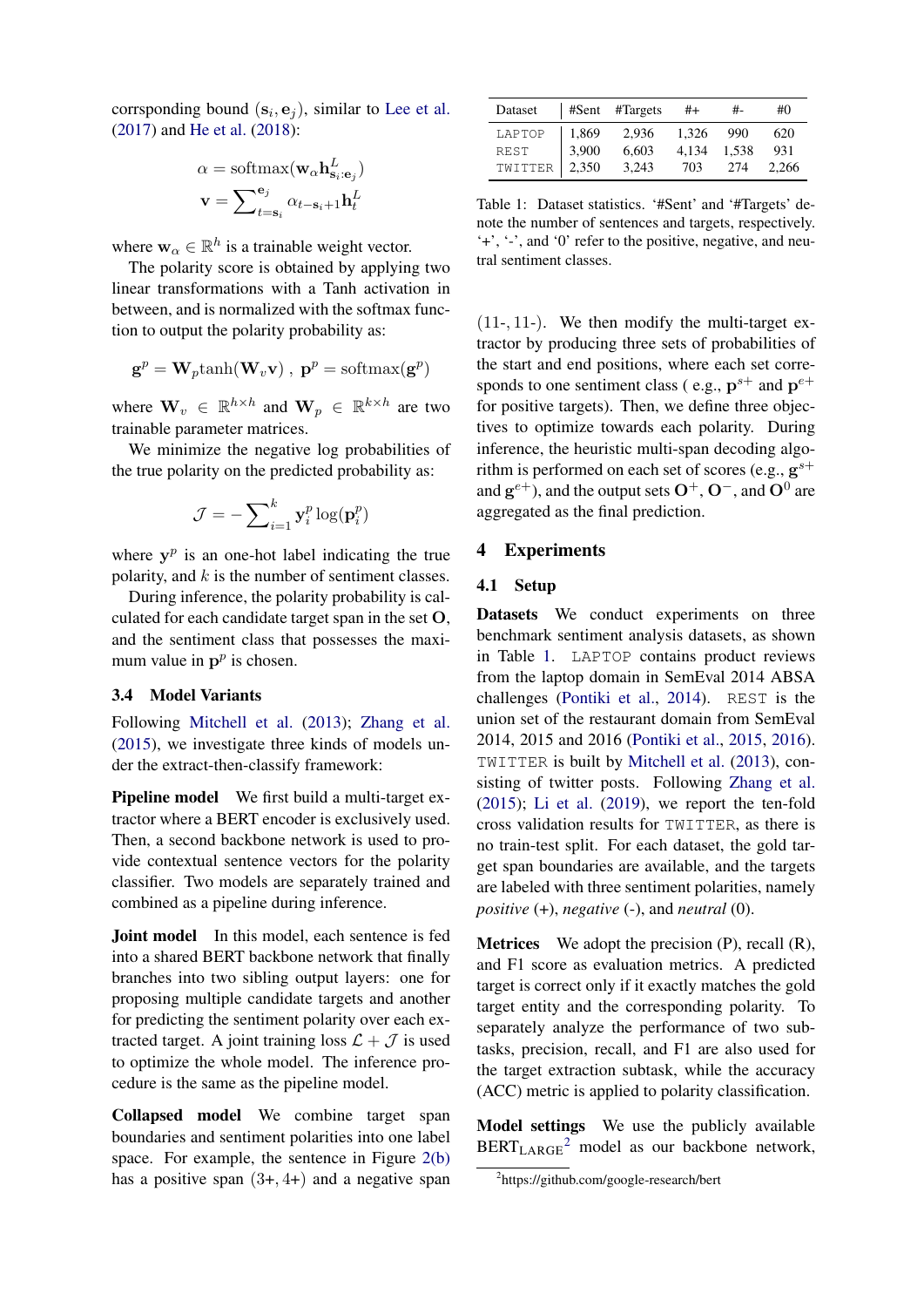<span id="page-5-3"></span>

|                |       | LAPTOP |       |       | REST  |                |       | TWITTER |       |
|----------------|-------|--------|-------|-------|-------|----------------|-------|---------|-------|
| Model          | Prec. | Rec.   | F1    | Prec. | Rec.  | F <sub>1</sub> | Prec. | Rec.    | F1    |
| <b>UNIFIED</b> | 61.27 | 54.89  | 57.90 | 68.64 | 71.01 | 69.80          | 53.08 | 43.56   | 48.01 |
| TAG-pipeline   | 65.84 | 67.19  | 66.51 | 71.66 | 76.45 | 73.98          | 54.24 | 54.37   | 54.26 |
| TAG-joint      | 65.43 | 66.56  | 65.99 | 71.47 | 75.62 | 73.49          | 54.18 | 54.29   | 54.20 |
| TAG-collapsed  | 63.71 | 66.83  | 65.23 | 71.05 | 75.84 | 73.35          | 54.05 | 54.25   | 54.12 |
| SPAN-pipeline  | 69.46 | 66.72  | 68.06 | 76.14 | 73.74 | 74.92          | 60.72 | 55.02   | 57.69 |
| SPAN-joint     | 67.41 | 61.99  | 64.59 | 72.32 | 72.61 | 72.47          | 57.03 | 52.69   | 54.55 |
| SPAN-collapsed | 50.08 | 47.32  | 48.66 | 63.63 | 53.04 | 57.85          | 51.89 | 45.05   | 48.11 |

Table 2: Main results on three benchmark datasets. A BERT<sub>LARGE</sub> backbone network is used for both the "TAG" and "SPAN" models. State-of-the-art results are marked in bold.

and refer readers to [Devlin et al.](#page-8-15) [\(2018\)](#page-8-15) for details on model sizes. We use Adam optimizer with a learning rate of 2e-5 and warmup over the first 10% steps to train for 3 epochs. The batch size is 32 and a dropout probability of 0.1 is used. The number of candidate spans  $M$  is set as 20 while the maximum number of proposed targets  $K$  is 10 (Algorithm [1\)](#page-3-3). The threshold  $\gamma$  is manually tuned on each dataset. All experiments are conducted on a single NVIDIA P100 GPU card.

### 4.2 Baseline Methods

We compare the proposed span-based approach with the following methods:

TAG-{pipeline, joint, collapsed} are the sequence tagging baselines that involve a BERT encoder and a CRF decoder. "pipeline" and "joint" denote the pipeline and joint approaches that utilize the BIO and +/-/0 tagging schemes, while "collapsed" is the model following the collapsed tagging scheme (Figure  $2(a)$ ).

UNIFIED [\(Li et al.,](#page-8-13) [2019\)](#page-8-13) is the current stateof-the-art model on targeted sentiment analysis $3$ . It contains two stacked recurrent neural networks enhanced with multi-task learning and adopts the collapsed tagging scheme.

We also compare our multi-target extractor with the following method:

DE-CNN [\(Xu et al.,](#page-9-3) [2018\)](#page-9-3) is the current stateof-the-art model on target extraction, which combines a double embeddings mechanism with convolutional neural networks  $(CNNs)^4$  $(CNNs)^4$ .

Finally, the polarity classifier is compared with the following methods:

MGAN [\(Fan et al.,](#page-8-11) [2018\)](#page-8-11) uses a multi-grained attention mechanism to capture interactions between targets and sentences for polarity classification.

TNet [\(Li et al.,](#page-8-10) [2018\)](#page-8-10) is the current state-of-the-art model on polarity classification, which consists of a multi-layer context-preserving network architec-ture and uses CNNs as feature extractor<sup>[5](#page-5-2)</sup>.

# 4.3 Main Results

We compare models under either the sequence tagging scheme or the span-based labeling scheme, and show the results in Table [2.](#page-5-3) We denote our approach as "SPAN", and use  $BERT_{LARGE}$  as backbone networks for both the "TAG" and "SPAN" models to make the comparison fair.

Two main observations can be obtained from the Table. First, despite that the "TAG" baselines already outperform previous best approach ("UNIFIED"), they are all beaten by the "SPAN" methods. The best span-based method achieves 1.55%, 0.94% and 3.43% absolute gains on three datasets compared to the best tagging method, indicating the efficacy of our extract-then-classify framework. Second, among the span-based methods, the SPAN-pipeline achieves the best performance, which is similar to the results of [Mitchell](#page-8-12) [et al.](#page-8-12) [\(2013\)](#page-8-12); [Zhang et al.](#page-9-7) [\(2015\)](#page-9-7). This suggests that there is only a weak connection between target extraction and polarity classification. The conclusion is also supported by the result of SPANcollapsed method, which severely drops across all datasets, implying that merging polarity labels into target spans does not address the task effectively.

<span id="page-5-0"></span><sup>3</sup> https://github.com/lixin4ever/E2E-TBSA

<span id="page-5-1"></span><sup>4</sup> https://www.cs.uic.edu/hxu/

<span id="page-5-2"></span><sup>5</sup> https:// github.com/lixin4ever/TNet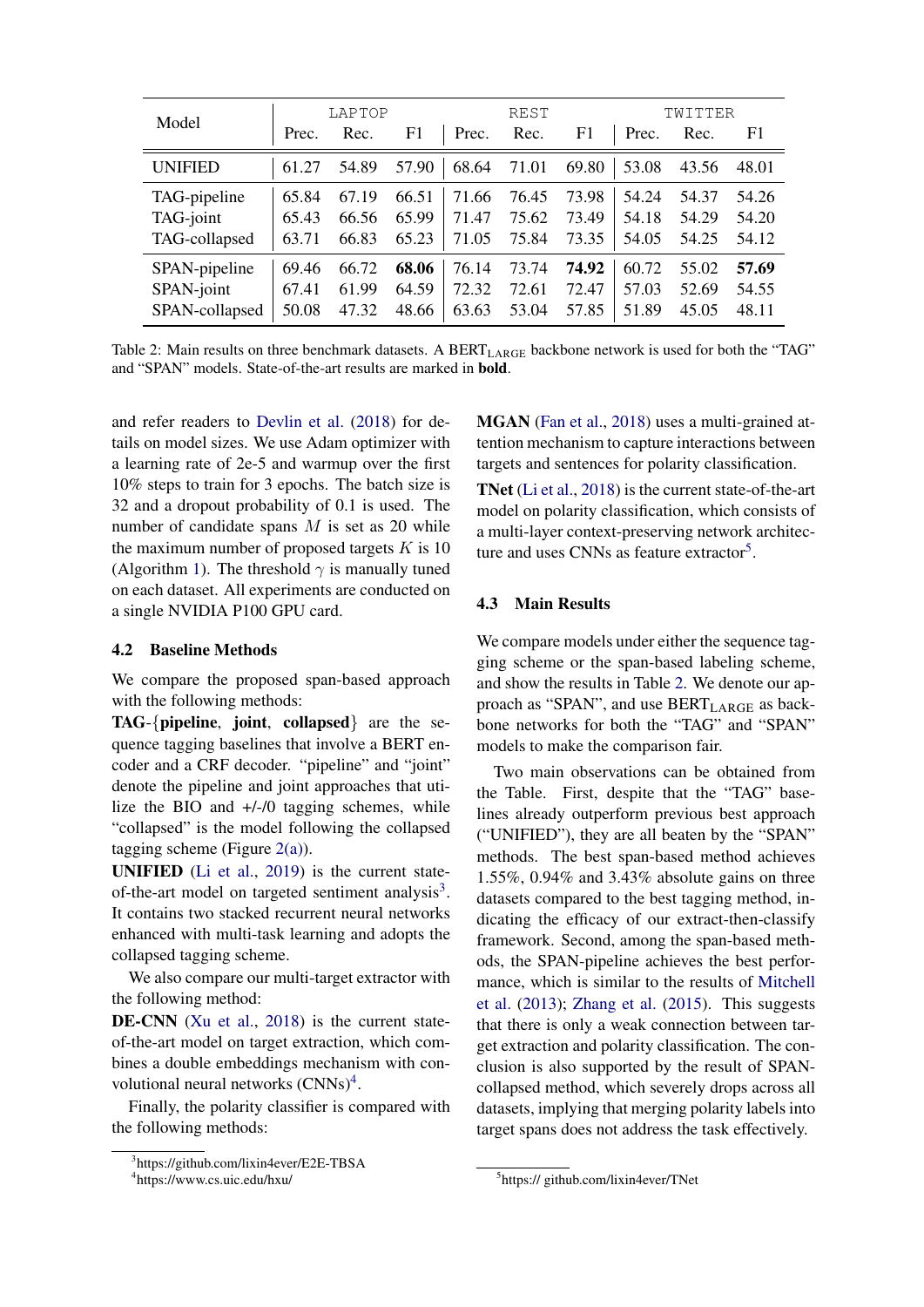<span id="page-6-0"></span>

| Model                               |                         |                | LAPTOP   REST   TWITTER |
|-------------------------------------|-------------------------|----------------|-------------------------|
| DE-CNN<br><b>TAG</b><br><b>SPAN</b> | 81.59<br>85.20<br>83.35 | 84.48<br>82.38 | 73.47<br>75.28          |

Table 3: F1 comparison of different approaches for target extraction.

<span id="page-6-1"></span>

Figure 5: F1 on LAPTOP and REST w.r.t different sentence lengths for target extraction.

#### 4.4 Analysis on Target Extraction

To analyze the performance on target extraction, we run both the tagging baseline and the multitarget extractor on three datasets, as shown in Table [3.](#page-6-0) We find that the BIO tagger outperforms our extractor on LAPTOP and REST. A likely reason for this observation is that the lengths of input sentences on these datasets are usually small (e.g., 98% of sentences are less than 40 words in REST), which limits the tagger's search space (the power set of all sentence words). As a result, the computational complexity has been largely reduced, which is beneficial for the tagging method.

In order to confirm the above hypothesis, we plot the F1 score with respect to different sentence lengths in Figure [5.](#page-6-1) We observe that the performance of BIO tagger dramatically decreases as the sentence length increases, while our extractor is more robust for long sentences. Our extractor manages to surpass the tagger by 16.1 F1 and 1.0 F1 when the length exceeds 40 on LAPTOP and REST, respectively. The above result demonstrates that our extractor is more suitable for long sentences due to the fact that its search space only increases linearly with the sentence length.

Since a trade-off between precision and recall can be adjusted according to the threshold  $\gamma$  in our extractor, we further plot the precision-recall curves under different ablations to show the effects of heuristic multi-span decoding algorithm. As can be seen from Figure [6,](#page-6-2) ablating the length

<span id="page-6-2"></span>

Figure 6: Precision-recall curves on LAPTOP and REST for target extraction. "NMS" and "heuristics" denote the non-maximum suppression and the length heuristics in Algorithm [1.](#page-3-3)

heuristics results in consistent performance drops across two datasets. By sampling incorrect predictions we find that there are many targets closely aligned with each other, such as "*perfect [size]<sup>+</sup> and [speed]+*", "*[portions]<sup>+</sup> all at a reasonable [price]+*", and so on. The model without length heuristics is very likely to output the whole phrase as a single target, thus being totally wrong. Moreover, removing the non-maximum suppression (NMS) leads to significant performance degradations, suggesting that it is crucial to prune redundant spans that refer to the same text.

### 4.5 Analysis on Polarity Classification

To assess the polarity classification subtask, we compare the performance of our span-level polarity classifier with the CRF-based tagger in Table [5.](#page-7-0) The results show that our approach significantly outperforms the tagging baseline by achieving 9.97%, 8.15% and 15.4% absolute gains on three datasets, and firmly surpasses previous stateof-the-art models on LAPTOP. The large improvement over the tagging baseline suggests that detecting sentiment with the entire span representation is much more beneficial than predicting polarities over each word, as the semantics of the given target has been fully considered.

To gain more insights on performance improvements, we plot the accuracy of both methods with respect to different target lengths in Figure [7.](#page-7-1) We find that the accuracy of span-level classifier only drops a little as the number of words increases on the LAPTOP and REST datasets. The performance of tagging baseline, however, significantly decreases as the target becomes longer. It demonstrates that the tagging method indeed suffers from the sentiment inconsistency problem when it comes to multi-word target entities. Our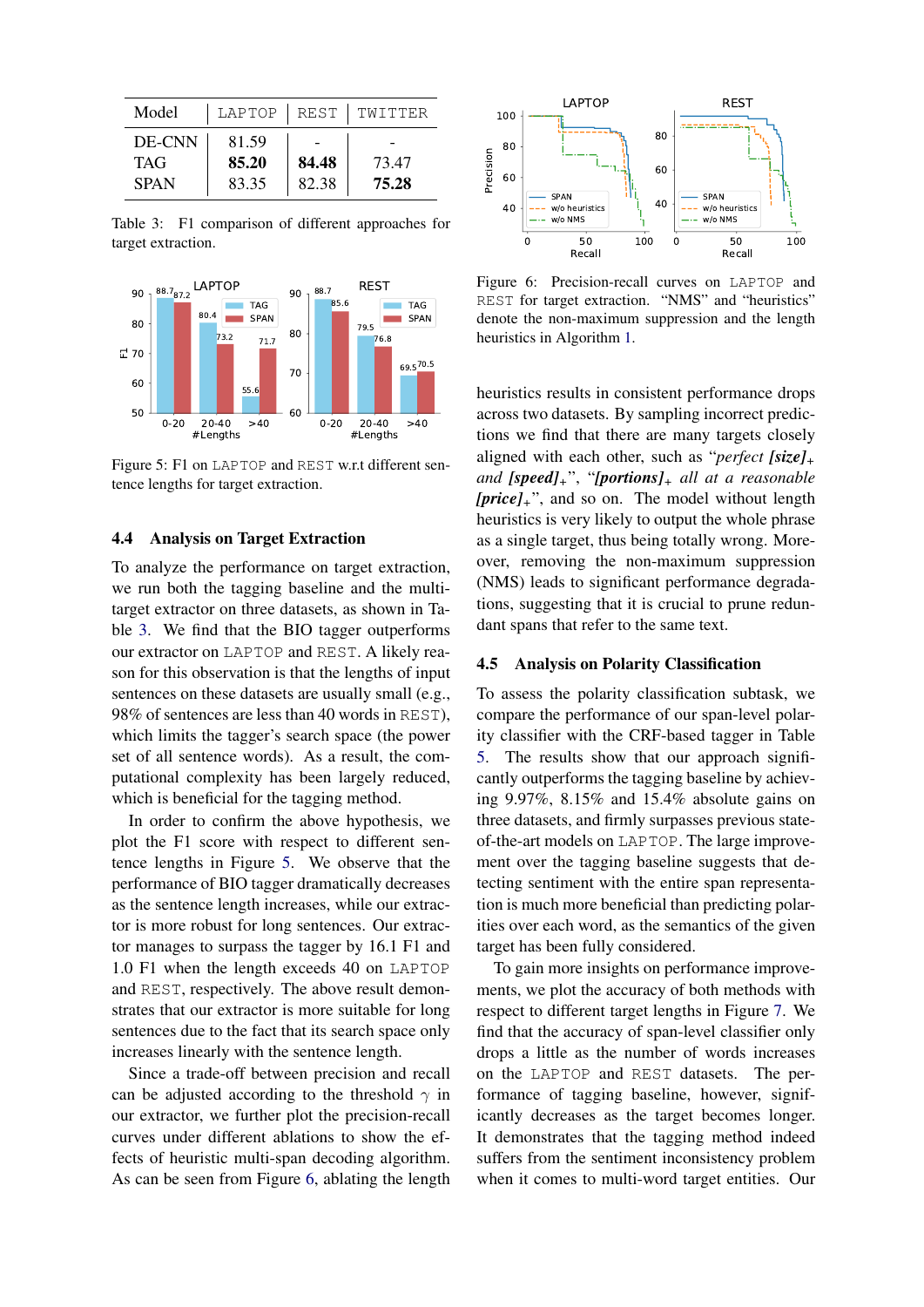<span id="page-7-2"></span>

| Sentence                                                                                                                                                                                                                                   | TAG                                                                            | <b>SPAN</b>                                                     |
|--------------------------------------------------------------------------------------------------------------------------------------------------------------------------------------------------------------------------------------------|--------------------------------------------------------------------------------|-----------------------------------------------------------------|
| 1. I thought the transition would be difficult at best and would take some time<br>to fully familiarize myself with the new [Mac ecosystem] $0$ .                                                                                          | $[ecosystem]_{+}(\boldsymbol{X})$                                              | [Mac ecosystem] $_0$                                            |
| 2. I would normally not finish the $[brocolli]$ , when I order these kinds of food<br>but for the first time, every piece was as eventful as the first one the $[scallops]_+$<br>and $[\text{prawns}]_{+}$ was so fresh and nicely cooked. | [brocolli]. $(X)$ ,<br>[scallops and prawns] $_+$ ( $\chi$ ),<br>$[food]_0(X)$ | $[brocolli]_{+}$ ,<br>$[scallops]_{+}$ ,<br>$[\text{prawns}]_+$ |
| 3. I like the $[brichteness]_{+}$ and $[adjustments]_{+}$ .                                                                                                                                                                                | $[brighthesis]_{+}$ , $[adjustments]_{+}$                                      | [brightness] <sub>+</sub> , None $(X)$                          |
| 4. The [waiter], was a bit unfriendly and the [feel], of the restaurant was crowded.                                                                                                                                                       | [waiter]., [feel].                                                             | [waiter] None $(X)$                                             |
| 5. However, it did not have any scratches, zero [battery cycle count] $_{+}$ (pretty<br>surprised), and all the $[hardware]_+$ seemed to be working perfectly.                                                                             | [battery cycle count] <sub>0</sub> ( $\chi$ ),<br>[hardware] $+$               | [battery cycle count] $_{+}$ ,<br>[hardware] $+$                |
| 6. I agree that dining at [Casa La Femme], is like no other dining experience!                                                                                                                                                             | [Casa La Femme] <sub>+</sub> $(X)$                                             | [Casa La Femme].                                                |

Table 4: Case study. The extracted targets are wrapped in brackets with the predicted polarities given as subscripts. Incorrect predictions are marked with  $\chi$ .

<span id="page-7-0"></span>

| Model       | LAPTOP | <b>REST</b> | TWITTER |
|-------------|--------|-------------|---------|
| <b>MGAN</b> | 75.39  |             |         |
| <b>TNet</b> | 76.54  |             |         |
| <b>TAG</b>  | 71.42  | 81.80       | 59.76   |
| <b>SPAN</b> | 81.39  | 89.95       | 75.16   |

Table 5: Accuracy comparison of different approaches for polarity classification.

span-based method, on the contrary, can naturally alleviate such problem because the polarity is classified by taking all target words into account.

# 4.6 Case Study

Table [4](#page-7-2) shows some qualitative cases sampled from the pipeline methods. As observed in the first two examples, the "TAG" model incorrectly predicts the target span by either missing the word "*Mac*" or proposing a phrase across two targets ("*scallps and prawns*"). A likely reason of its failure is that the input sentences are relatively longer, and the tagging method is less effective when dealing with them. But when it comes to shorter inputs (e.g., the third and the fourth examples), the tagging baseline usually performs better than our approach. We find that our approach may sometimes fail to propose target entities (e.g., "*adjustments*" in (3) and "*feel*" in (4)), which is due to the fact that a relatively large  $\gamma$  has been set. As a result, the model only makes cautious but confident predictions. In contrast, the tagging method does not rely on a threshold and is observed to have a higher recall. For example, it additionally predicts the entity "*food*" as a target in the second example. Moreover, we find that the tagging method sometimes fails to predict the correct sen-

<span id="page-7-1"></span>

Figure 7: Accuracy on LAPTOP and REST w.r.t different number of target words for polarity classification.

timent class, especially when the target consists of multiple words (e.g., "*battery cycle count*" in (5) and "*Casa La Femme*" in (6)), indicating the tagger can not effectively maintain sentiment consistency across words. Our polarity classifier, however, can avoid such problem by using the target span representation to predict the sentiment.

# 5 Conclusion

We re-examine the drawbacks of sequence tagging methods in open-domain targeted sentiment analysis, and propose an extract-then-classify framework with the span-based labeling scheme instead. The framework contains a pre-trained Transformer encoder as the backbone network. On top of it, we design a multi-target extractor for proposing multiple candidate targets with an heuristic multispan decoding algorithm, and introduce a polarity classifier that predicts the sentiment towards each candidate using its summarized span representation. Our approach firmly outperforms the sequence tagging baseline as well as previous stateof-the-art methods on three benchmark datasets. Model analysis reveals that the main performance improvement comes from the span-level polarity classifier, and the multi-target extractor is more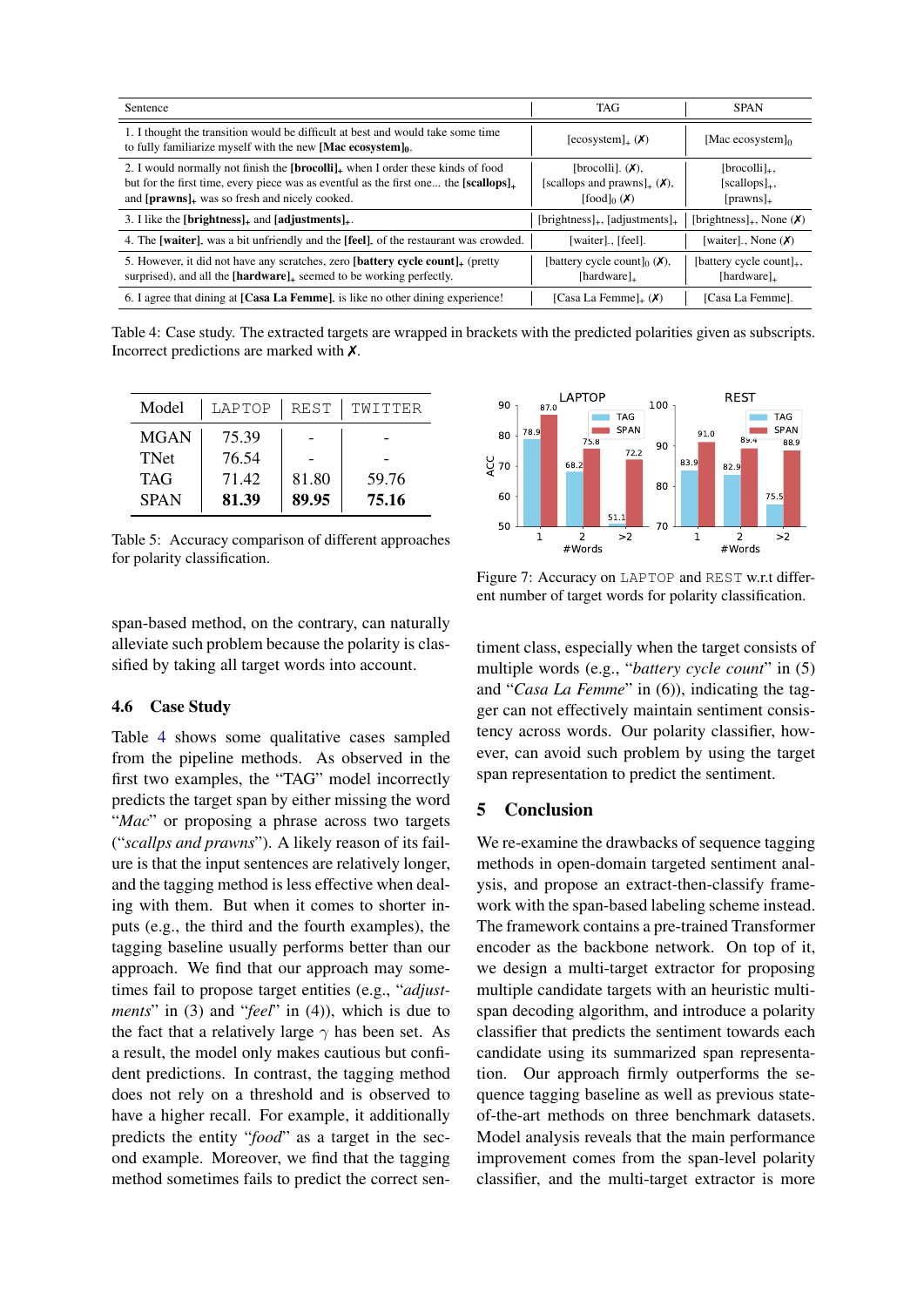suitable for long sentences. Moreover, we find that the pipeline model consistently surpasses both the joint model and the collapsed model.

# Acknowledgments

We thank the anonymous reviewers for their insightful feedback. We also thank Li Dong for his helpful comments and suggestions. This work was supported by the National Key Research and Development Program of China (2016YFB1000101).

## **References**

- <span id="page-8-21"></span>Dzmitry Bahdanau, Kyunghyun Cho, and Yoshua Bengio. 2014. Neural machine translation by jointly learning to align and translate. *arXiv preprint arXiv:1409.0473*.
- <span id="page-8-9"></span>Peng Chen, Zhongqian Sun, Lidong Bing, and Wei Yang. 2017. Recurrent attention network on memory for aspect sentiment analysis. In *Proceedings of EMNLP*.
- <span id="page-8-15"></span>Jacob Devlin, Ming-Wei Chang, Kenton Lee, and Kristina Toutanova. 2018. Bert: Pre-training of deep bidirectional transformers for language understanding. *arXiv preprint arXiv:1810.04805*.
- <span id="page-8-8"></span>Li Dong, Furu Wei, Chuanqi Tan, Duyu Tang, Ming Zhou, and Ke Xu. 2014. Adaptive recursive neural network for target-dependent twitter sentiment classification. In *Proceedings of ACL*.
- <span id="page-8-11"></span>Feifan Fan, Yansong Feng, and Dongyan Zhao. 2018. Multi-grained attention network for aspect-level sentiment classification. In *Proceedings of EMNLP*.
- <span id="page-8-23"></span>Luheng He, Kenton Lee, Omer Levy, and Luke Zettlemoyer. 2018. Jointly predicting predicates and arguments in neural semantic role labeling. *arXiv preprint arXiv:1805.04787*.
- <span id="page-8-6"></span>Ruidan He, Wee Sun Lee, Hwee Tou Ng, and Daniel Dahlmeier. 2017. An unsupervised neural attention model for aspect extraction. In *Proceedings of ACL*.
- <span id="page-8-17"></span>Sepp Hochreiter and Jürgen Schmidhuber. 1997. Long short-term memory. *Neural computation*.
- <span id="page-8-20"></span>Minghao Hu, Yuxing Peng, Zhen Huang, Xipeng Qiu, Furu Wei, and Ming Zhou. 2018. Reinforced mnemonic reader for machine reading comprehension. In *Proceedings of IJCAI*.
- <span id="page-8-18"></span>Binxuan Huang and Kathleen Carley. 2018. Parameterized convolutional neural networks for aspect level sentiment classification. In *Proceedings of EMNLP*.
- <span id="page-8-4"></span>Niklas Jakob and Iryna Gurevych. 2010. Extracting opinion targets in a single-and cross-domain setting with conditional random fields. In *Proceedings of EMNLP*.
- <span id="page-8-7"></span>Long Jiang, Mo Yu, Ming Zhou, Xiaohua Liu, and Tiejun Zhao. 2011. Target-dependent twitter sentiment classification. In *Proceedings of ACL*.
- <span id="page-8-3"></span>Yoon Kim. 2014. Convolutional neural networks for sentence classification.
- <span id="page-8-16"></span>John Lafferty, Andrew McCallum, and Fernando CN Pereira. 2001. Conditional random fields: Probabilistic models for segmenting and labeling sequence data. In *Proceedings of ICML*.
- <span id="page-8-22"></span>Kenton Lee, Luheng He, Mike Lewis, and Luke Zettlemoyer. 2017. End-to-end neural coreference resolution. *arXiv preprint arXiv:1707.07045*.
- <span id="page-8-14"></span>Kenton Lee, Shimi Salant, Tom Kwiatkowski, Ankur Parikh, Dipanjan Das, and Jonathan Berant. 2016. Learning recurrent span representations for ex-<br>tractive question answering. *arXiv preprint* tractive question answering. *arXiv:1611.01436*.
- <span id="page-8-10"></span>Xin Li, Lidong Bing, Wai Lam, and Bei Shi. 2018. Transformation networks for target-oriented sentiment classification. In *Proceedings of ACL*.
- <span id="page-8-13"></span>Xin Li, Lidong Bing, Piji Li, and Wai Lam. 2019. A unified model for opinion target extraction and target sentiment prediction. In *Proceedings of AAAI*.
- <span id="page-8-19"></span>Xin Li and Wai Lam. 2017. Deep multi-task learning for aspect term extraction with memory interaction. In *Proceedings of EMNLP*.
- <span id="page-8-2"></span>Chenghua Lin and Yulan He. 2009. Joint sentiment/topic model for sentiment analysis. In *Proceedings of CIKM*.
- <span id="page-8-1"></span>Bing Liu. 2012. Sentiment analysis and opinion mining. *Synthesis lectures on human language technologies*, 5(1):1–167.
- <span id="page-8-5"></span>Pengfei Liu, Shafiq Joty, and Helen Meng. 2015. Finegrained opinion mining with recurrent neural networks and word embeddings. In *Proceedings of EMNLP*.
- <span id="page-8-12"></span>Margaret Mitchell, Jacqui Aguilar, Theresa Wilson, and Benjamin Van Durme. 2013. Open domain targeted sentiment. In *Proceedings of EMNLP*.
- <span id="page-8-0"></span>Bo Pang, Lillian Lee, et al. 2008. Opinion mining and sentiment analysis. *Foundations and Trends*(R) in In*formation Retrieval*, 2(1–2):1–135.
- <span id="page-8-25"></span>Maria Pontiki, Dimitris Galanis, Haris Papageorgiou, Ion Androutsopoulos, Suresh Manandhar, AL-Smadi Mohammad, Mahmoud Al-Ayyoub, Yanyan Zhao, Bing Qin, Orphée De Clercq, et al. 2016. Semeval-2016 task 5: Aspect based sentiment analysis. In *Proceedings of SemEval-2016*.
- <span id="page-8-24"></span>Maria Pontiki, Dimitris Galanis, Haris Papageorgiou, Suresh Manandhar, and Ion Androutsopoulos. 2015. Semeval-2015 task 12: Aspect based sentiment analysis. In *Proceedings of SemEval 2015*.